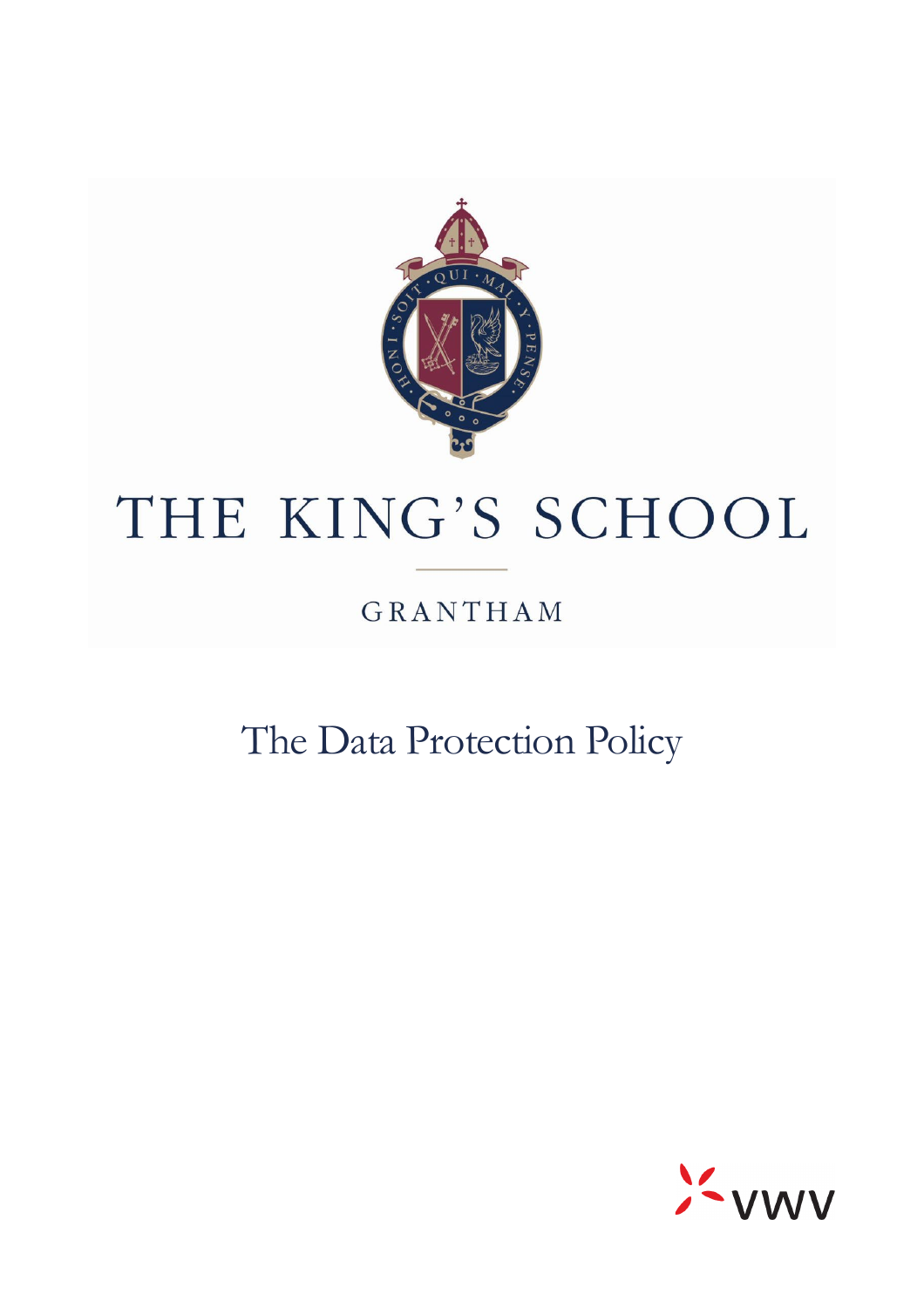# **Contents**

| 1                | <b>Aims</b>                                      | 3              |
|------------------|--------------------------------------------------|----------------|
| $\boldsymbol{2}$ | Scope and application                            | 3              |
| 3                | <b>Regulatory framework</b>                      | 3              |
| 4                | <b>Publication and availability</b>              | 3              |
| 5                | <b>Definitions</b>                               | 4              |
| 6                | Responsibility statement and allocation of tasks | 4              |
| 7                | <b>The Principles</b>                            | 4              |
| 8                | <b>Transfer Limitation</b>                       | 5              |
| 9                | Lawful Basis for processing personal information | 5              |
| 10               | <b>Sensitive Personal Information</b>            | 5              |
| 11               | <b>Automated Decision Making</b>                 | 6              |
| 12               | <b>Data Protection Impact Assessments (DPIA)</b> | 6              |
| 13               | <b>Documentation and records</b>                 | $\overline{7}$ |
| 14               | <b>Privacy Notice</b>                            | $\overline{7}$ |
| 15               | <b>Purpose Limitation</b>                        | 8              |
| 16               | <b>Data Minimisation</b>                         | 8              |
| 17               | <b>Individual Rights</b>                         | 8              |
| 18               | <b>Information Security</b>                      | 9              |
| 19               | Storage and retention of personal information    | 10             |
| 20               | <b>Data breaches</b>                             | 10             |
| 21               | <b>Consequences of a failure to comply</b>       | 10             |
| 22               | The Supervisory Authority in the UK              | 11             |
| 23               | <b>Version control</b>                           | 11             |
| 24               | Glossary                                         | 12             |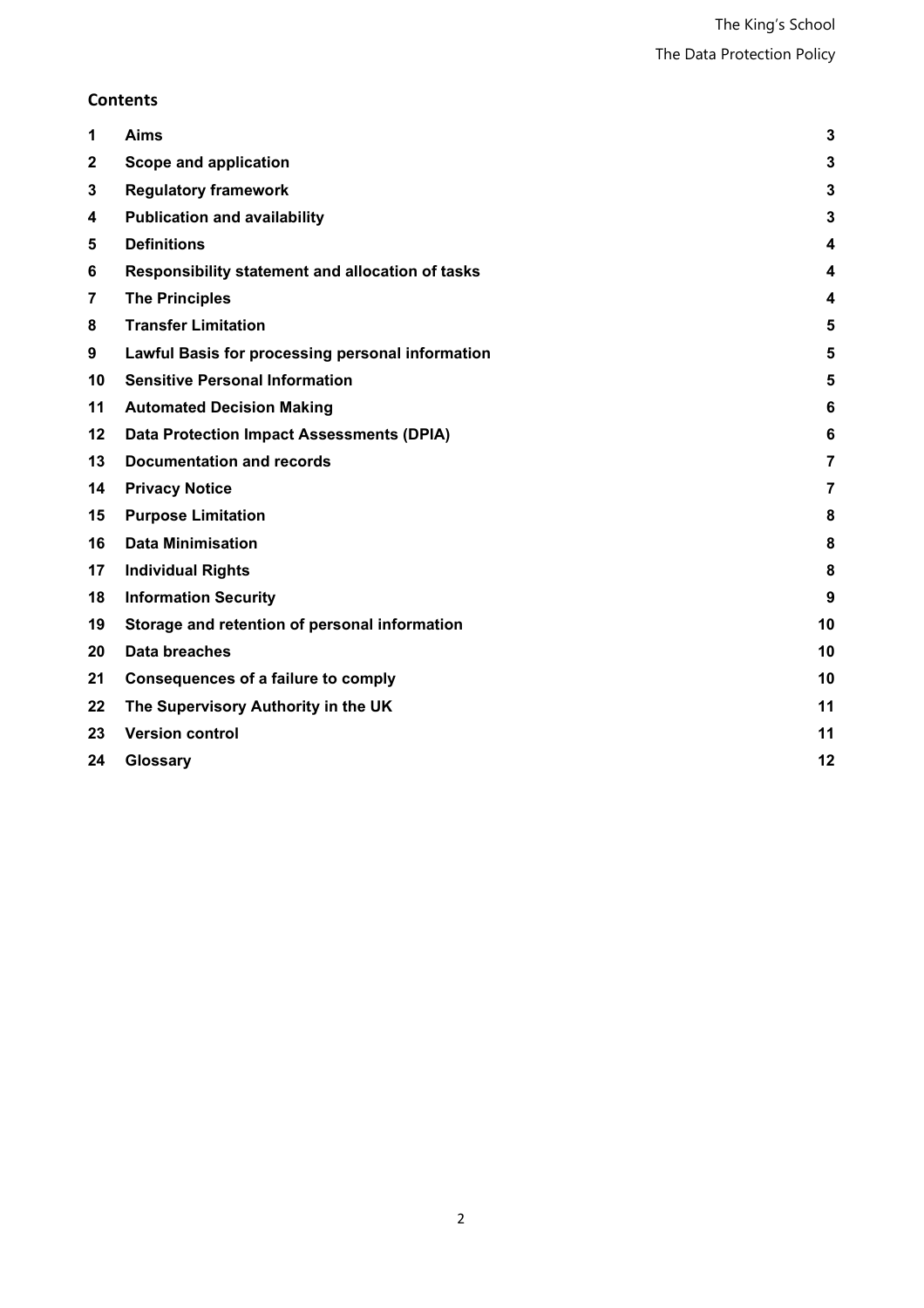#### <span id="page-2-0"></span>1 **Aims**

- 1.1 This is the Data Protection policy of The King's School (**Academy**).
- 1.2 The school as the Data Controller will comply with its obligations under the GDPR and DPA. The school is committed to being concise, clear and transparent about how it obtains and uses personal information and will ensure data subjects are aware of their rights under the legislation.

#### <span id="page-2-1"></span>2 **Scope and application**

- 2.1 This policy applies to the whole Academy.
- 2.2 This policy applies to all members of the Academy community, including staff and volunteers, pupils, Parents and visitors, who have access to the Academy's technology whether on or off Academy premises, or otherwise use technology in a way which affects the welfare of other pupils or any member of the Academy community or where the culture or reputation of the Academy is put at risk.
- 2.3 Personal data is any information that relates to an identified or identifiable living individual who can be identified directly or indirectly from the information. The information includes factors specific to the physical, physiological, genetic, mental, economic, cultural or social identity of a living individual. This includes any expression of opinion about an individual and intentions towards an individual. Under the GDPR personal information also includes an identifier such as a name, an identification number, location data or an online identifier.
- 2.4 The School collects a large amount of personal data every year including pupil records, staff records, names and addresses of those requesting information, examination marks, references, fee collection as well as the many different types of research data used by the School. In addition, it may be required by law to collect and use certain types of information to comply with statutory obligations of Local Authorities (LAs), government agencies and other bodies.

#### <span id="page-2-2"></span>3 **Regulatory framework**

- 3.1 This policy has been prepared to meet the Academy's responsibilities under:
	- 3.1.1 Data Protection Act 2018 and UK General Data Protection Regulation (UK GDPR);
	- 3.1.2 Equality Act 2010.
- 3.2 This policy has regard to the following guidance and advice:
	- 3.2.1 Keeping Children Safe in Education (DfE, [September](https://www.gov.uk/government/publications/keeping-children-safe-in-education--2) 2021)
- 3.3 The following Academy policies, procedures and resource materials are relevant to this policy:
	- 3.3.1 Safeguarding and Child Protection Policy and procedures;
	- 3.3.2 Behaviour and Discipline Policy;
	- 3.3.3 Risk assessment Policy for Pupil Welfare;
	- 3.3.4 Staff Code of Conduct and Whistleblowing Policy;
	- 3.3.5 The online safety policy

#### <span id="page-2-3"></span>4 **Publication and availability**

- 4.1 This policy is published on the Academy website.
- 4.2 This policy is available in hard copy on request.
- 4.3 A copy of the policy is available for inspection from the PA to the Head Master during the school day.
- 4.4 This policy is available on the school's SharePoint Site.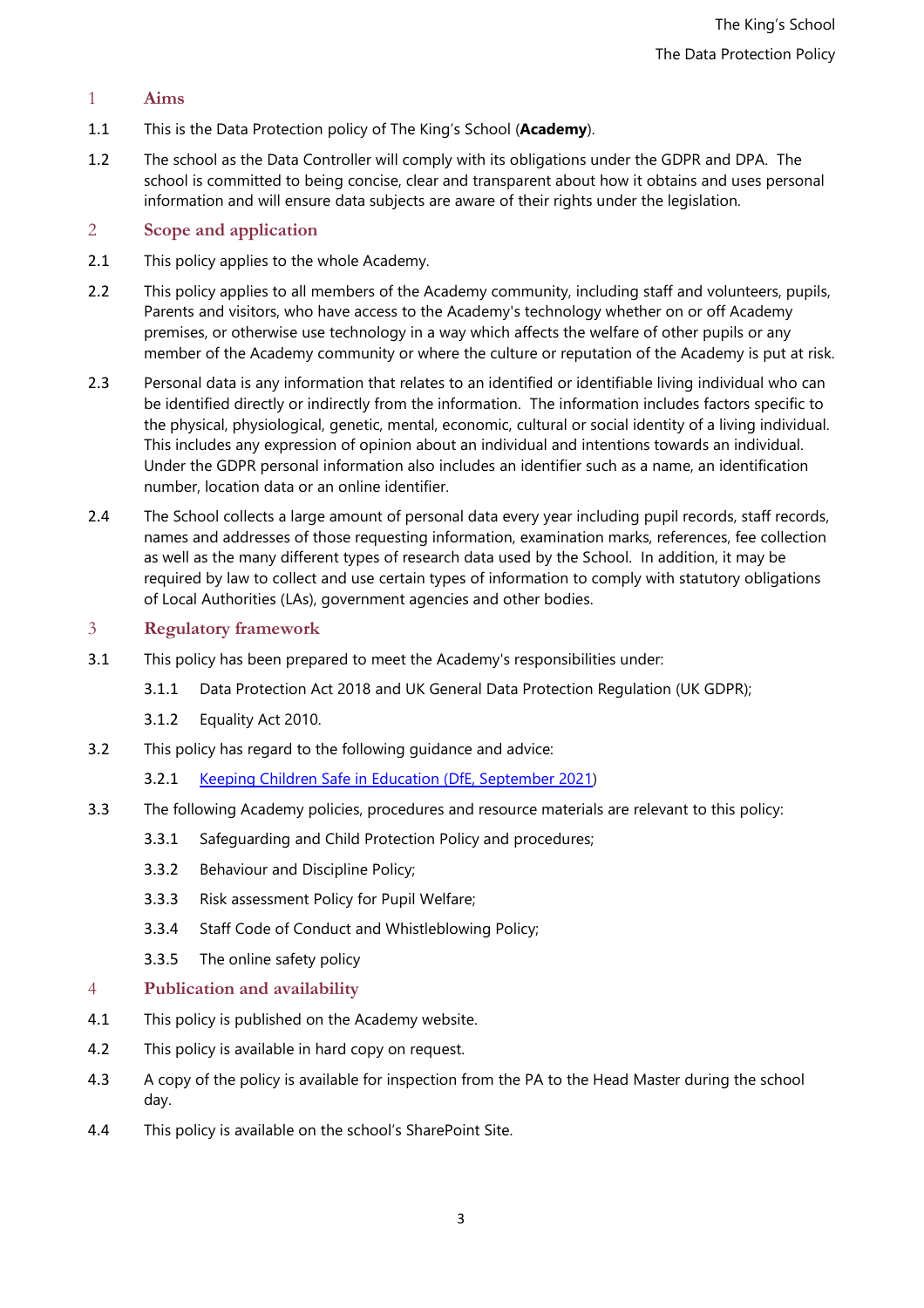# <span id="page-3-0"></span>5 **Definitions**

- 5.1 Where the following words or phrases are used in this policy:
	- 5.1.1 References to the **Proprietor** are references to the King's School, the Academy Trust.

# <span id="page-3-1"></span>6 **Responsibility statement and allocation of tasks**

6.1 The Proprietor has overall responsibility for all matters which are the subject of this policy.

| <b>Task</b>                                                                                                                                                                                                                                                                          | <b>Allocated to</b>                    | When / frequency of review                                |
|--------------------------------------------------------------------------------------------------------------------------------------------------------------------------------------------------------------------------------------------------------------------------------------|----------------------------------------|-----------------------------------------------------------|
| Keeping the policy up to date<br>and compliant with the law and<br>best practice                                                                                                                                                                                                     | The Director of Finance and<br>Estates | As a minimum annually, ideally<br>termly, and as required |
| Monitoring the implementation<br>of the policy (including the<br>record of incidents involving<br>the use of technology and the<br>logs of internet activity and<br>sites visited), relevant risk<br>assessments and any action<br>taken in response and<br>evaluating effectiveness | The Director of Finance and<br>Estates | As a minimum annually, ideally<br>termly, and as required |
| Maintaining up to date records<br>of all information created in<br>relation to the policy and its<br>implementation as required by<br>the UK GDPR                                                                                                                                    | The Director of Finance and<br>Estates | As required, and at least termly                          |
| Formal annual review                                                                                                                                                                                                                                                                 | Proprietor                             | As a minimum annually, and as<br>required                 |
| Overall responsibility for<br>content and implementation                                                                                                                                                                                                                             | Proprietor                             | As a minimum annually                                     |

# <span id="page-3-2"></span>7 **The Principles**

- 7.1 The principles set out in the GDPR must be adhered to when processing personal data:
	- 7.1.1 Personal data must be processed lawfully, fairly and in a transparent manner (lawfulness, fairness and transparency)
	- 7.1.2 Personal data shall be collected for specified, explicit and legitimate purposes and not further processed in a manner that is incompatible with those purposes (purpose limitation)
	- 7.1.3 Personal data shall be adequate, relevant and limited to what is necessary in relation to the purpose(s) for which they are processed (data minimisation)
	- 7.1.4 Personal data shall be accurate and where necessary kept up to date and every reasonable step must be taken to ensure that personal data that are inaccurate are erased or rectified without delay (accuracy).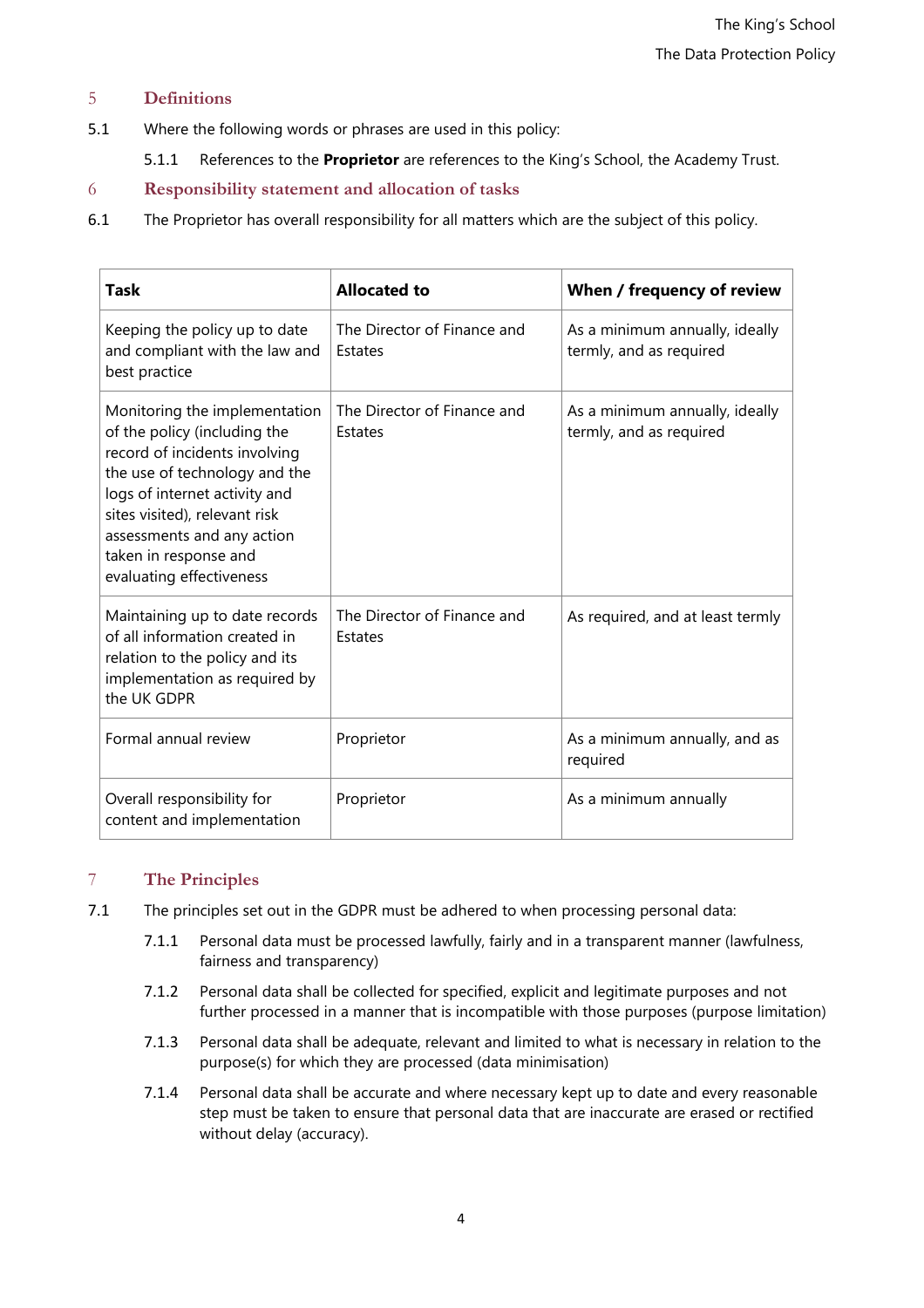- 7.1.5 Personal data shall be kept in a form which permits identification of data subjects for no longer than is necessary for the purpose for which the personal data is processed (storage limitation)
- 7.1.6 Appropriate technical and organisational measures shall be taken to safeguard the rights and freedoms of the data subject and to ensure that personal information is processed in a manner that ensures appropriate security of the personal data and protects against unauthorised or unlawful processing of personal data and against accidental loss or destruction of, or damage to, personal data (integrity and confidentiality).

#### <span id="page-4-0"></span>8 **Transfer Limitation**

8.1 In addition, personal data shall not be transferred to a country outside the European Economic Area (EEA) unless that country or territory ensures an adequate level of protection for the rights and freedoms of data subjects in relation to the processing of personal data as determined by the European Commission or where the organisation receiving the data has provided adequate safeguards.

#### <span id="page-4-1"></span>9 **Lawful Basis for processing personal information**

- 9.1 Before any processing activity starts for the first time, and then regularly afterwards, the purpose(s) for the processing activity and the most appropriate lawful basis (or bases) for that processing must be selected:
	- 9.1.1 Processing is necessary for the performance of a task carried out in the public interest or in the exercise of official authority vested in the school.
	- 9.1.2 Processing is necessary for the performance of a contract to which the data subject is party, or in order to take steps at the request of the data subject prior to entering into a contract.
	- 9.1.3 Processing is necessary for compliance with a legal obligation to which the data controller is subject.
	- 9.1.4 Processing is necessary in order to protect the vital interests of the data subject or of another natural person.
	- 9.1.5 Processing is necessary for the purposes of the legitimate interests pursued by the data controller or by a third party.
	- 9.1.6 The data subject has given consent to the processing of his or her data for one or more specific purposes. Agreement must be indicated clearly either by a statement or positive action to the processing. Consent requires affirmative action so silence, pre-ticked boxes or inactivity are unlikely to be sufficient. If consent is given in a document which deals with other matters, the consent must be kept separate from those other matters.
	- 9.1.7 Data subjects must be easily able to withdraw consent to processing at any time and withdrawal must be promptly honoured. Consent may need to be reviewed if personal data is intended to be processed for a different and incompatible purpose which was not disclosed when the data subject first gave consent.
- 9.2 When determining whether legitimate interests are the most appropriate basis for lawful processing (only where appropriate outside the school's public tasks) a legitimate interest's assessment must be carried out and recorded. Where a significant privacy impact is identified, a data protection impact assessment (DPIA) may also need to be conducted.

#### <span id="page-4-2"></span>10 **Sensitive Personal Information**

10.1 Processing of sensitive personal information (known as 'special categories of personal data') is prohibited unless a lawful special condition for processing is identified.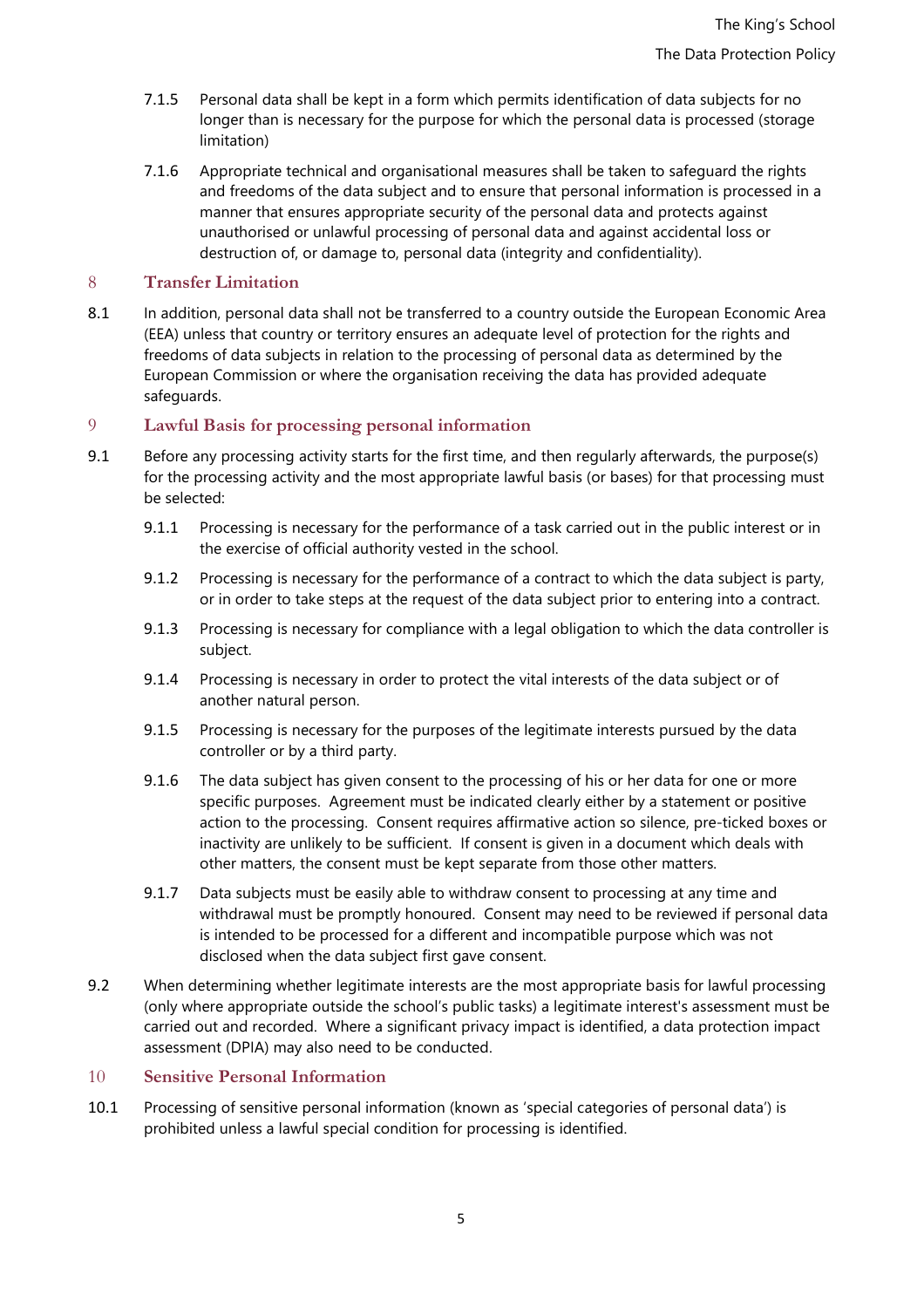- 10.2 Sensitive personal information is data which reveals racial or ethnic origin, political opinions, religious or philosophical beliefs, trade union membership, sex life or orientation or is genetic or biometric data which uniquely identifies a natural person.
- 10.3 Sensitive personal information will only be processed if:
	- 10.3.1 There is a lawful basis for doing so as identified.
	- 10.3.2 One of the special conditions for processing sensitive personal information applies:
		- (a) the individual ('data subject') has given explicit consent (which has been clearly explained in a Privacy Notice)
		- (b) the processing is necessary for the purposes of exercising the employment law rights or obligations of the school or the data subject
		- (c) the processing is necessary to protect the data subject's vital interests, and the data subject is physically incapable of giving consent
		- (d) the processing is carried out in the course of its legitimate activities with appropriate safeguards by a foundation, association or any other not-for-profit body with a political, philosophical, religious or trade-union aim
		- (e) the processing relates to personal data which are manifestly made public by the data subject
		- (f) the processing is necessary for the establishment, exercise or defence of legal claims
		- (g) the processing is necessary for reasons of substantial public interest
		- (h) the processing is necessary for purposes of preventative or occupational medicine, for the assessment of the working capacity of the employee, the provision of social care and the management of social care systems or services
		- (i) the processing is necessary for reasons of public interest in the area of public health.
- 10.4 The school's privacy notice(s), available on the school' website, set out the types of sensitive personal information that it processes, what it is used for, the lawful basis for the processing and the special condition that applies.
- 10.5 Sensitive personal information will not be processed until an assessment has been made of the proposed processing as to whether it complies with the criteria above and the individual has been informed (by way of a privacy notice or consent) of the nature of the processing, the purposes for which it is being carried out and the legal basis for it.

#### <span id="page-5-0"></span>11 **Automated Decision Making**

11.1 Where the school carries out automated decision making (including profiling) it must meet all the principles and have a lawful basis for the processing. Explicit consent will usually be required for automated decision making (unless it is authorised by law or it is necessary for the performance of or entering into a contract).

#### <span id="page-5-1"></span>12 **Data Protection Impact Assessments (DPIA)**

12.1 The School's processes must embed privacy considerations and incorporate appropriate technical and organisational measures (like pseudonymisation) in an effective manner to ensure compliance with data privacy principles.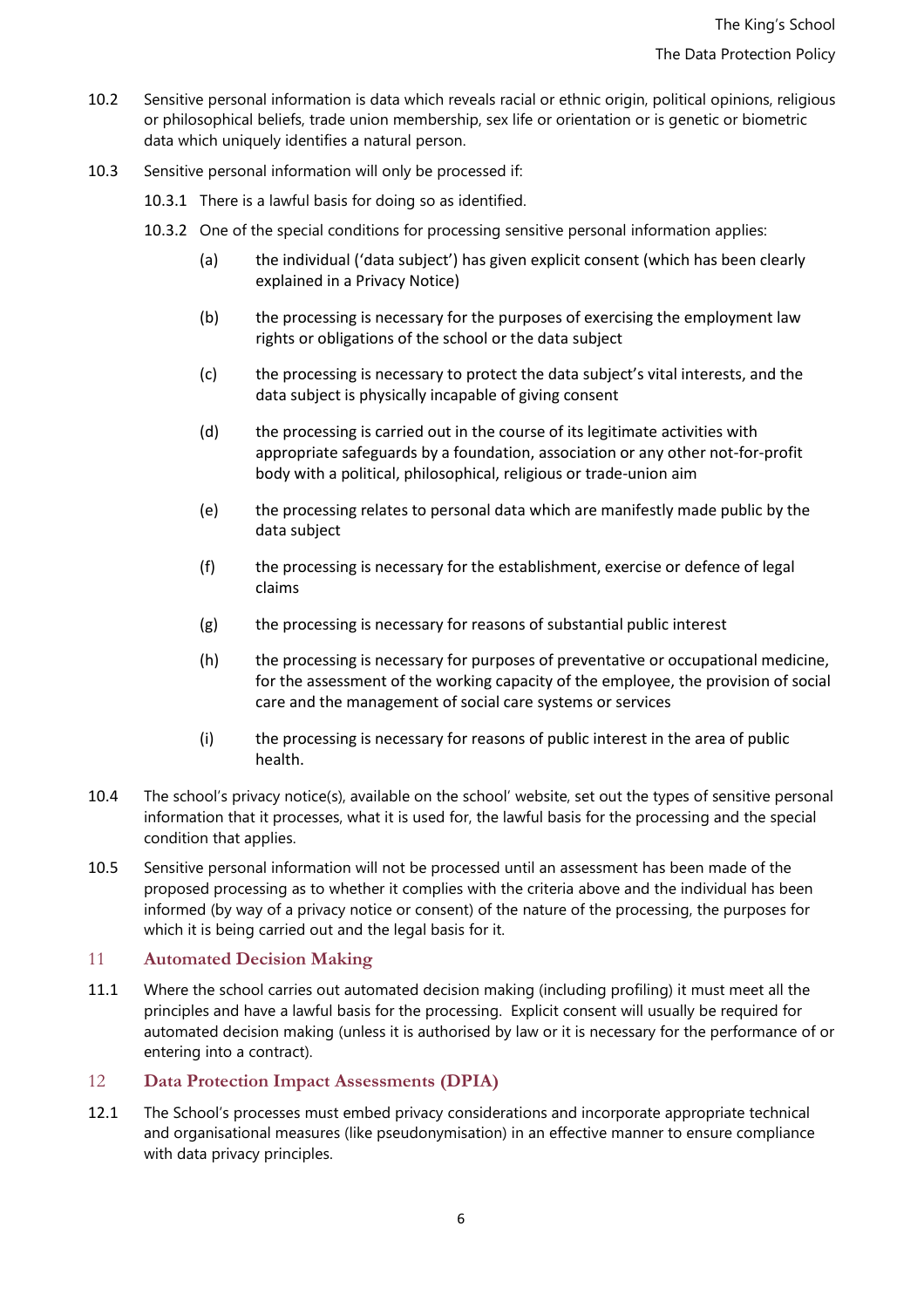- 12.2 Where processing is likely to result in high risk to an individual's data protection rights (for example where a new technology is being implemented) a DPIA must be carried out to assess:
	- 12.2.1 whether the processing is necessary and proportionate in relation to its purpose
	- 12.2.2 the risks to individuals
	- 12.2.3 what measures can be put in place to address those risks and protect personal information.
- 12.3 When carrying out a DPIA, staff should seek the advice of the DPO for support and guidance and once complete, refer the finalised document to the DPO for sign off.

#### <span id="page-6-0"></span>13 **Documentation and records**

- 13.1 Written records of processing activities must be kept and recorded including:
	- 13.1.1 the name(s) and details of individuals or roles that carry out the processing
	- 13.1.2 the purposes of the processing
	- 13.1.3 a description of the categories of individuals and categories of personal data
	- 13.1.4 categories of recipients of personal data
	- 13.1.5 details of transfers to third countries, including documentation of the transfer mechanism safeguards in place
	- 13.1.6 retention schedules
	- 13.1.7 a description of technical and organisational security measures.
- 13.2 As part of the School's record of processing activities the DPO will document, or link to documentation on:
	- 13.2.1 Information required for privacy notices.
	- 13.2.2 Records of consent.
	- 13.2.3 Controller-processor contracts.
	- 13.2.4 The location of personal information.
	- 13.2.5 DPIA.
	- 13.2.6 Records of data breaches.
- 13.3 Records of processing of sensitive information are kept on:
	- 13.3.1 The relevant purposes for which the processing takes place, including why it is necessary for that purpose.
	- 13.3.2 The lawful basis for our processing.
	- 13.3.3 Whether the personal information is retained or erased in accordance with the Retention Schedule and, if not, the reasons for not following the policy.
- 13.4 The School should conduct regular reviews of the personal information it processes and update its documentation accordingly. This may include:
	- 13.4.1 Carrying out information audits to find out what personal information is held.
	- 13.4.2 Talking to staff about their processing activities.
	- 13.4.3 Reviewing policies, procedures, contracts and agreements to address retention, security and data sharing.

#### <span id="page-6-1"></span>14 **Privacy Notice**

14.1 The school publishes its Privacy Notice on the school's website, The King's School Grantham - Data Privacy Notices informing data subjects about the personal information that we collect and holds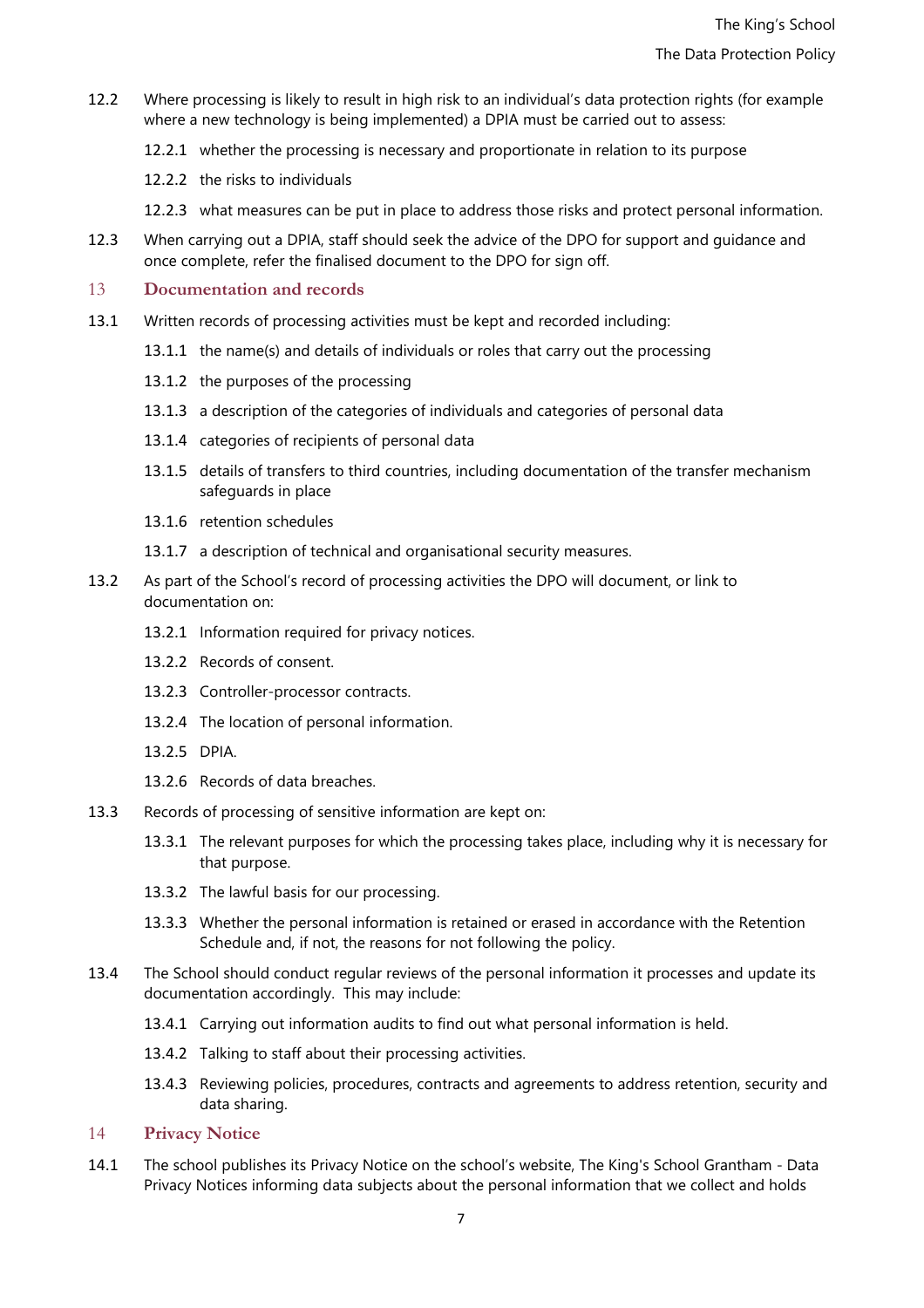relating to individual data subjects, how individuals can expect their personal information to be used and for what purposes.

#### <span id="page-7-0"></span>15 **Purpose Limitation**

15.1 Personal data must be collected only for specified, explicit and legitimate purposes. It must not be further processed in any manner incompatible with those purposes.

#### <span id="page-7-1"></span>16 **Data Minimisation**

- 16.1 Personal data must be adequate, relevant and limited to what is necessary in relation to the purposes for which it is processed.
- 16.2 Staff may only process data when their role requires it. Staff must not process personal data for any reason unrelated to their role.
- 16.3 The School maintains a Retention Schedule to ensure personal data is deleted after a reasonable time for the purpose for which it was being held unless a law requires such data to be kept for a minimum time. Staff must take all reasonable steps to destroy or delete all personal data that is held in its systems when it is no longer required in accordance with the Schedule. This includes requiring third parties to delete such data where applicable.

#### <span id="page-7-2"></span>17 **Individual Rights**

- 17.1 Staff as well as any other 'data subjects' have the following rights in relation to their personal information:
	- 17.1.1 To be informed about how, why and on what basis that information is processed (see the relevant privacy notice).
	- 17.1.2 To obtain confirmation that personal information is being processed and to obtain access to it and certain other information, by making a subject access request.
	- 17.1.3 To have data corrected if it is inaccurate or incomplete.
	- 17.1.4 To have data erased if it is no longer necessary for the purpose for which it was originally collected, or if there are no overriding legitimate grounds for the processing ('the right to be forgotten').
	- 17.1.5 To restrict the processing of personal information where the accuracy of the information is contested, or the processing is unlawful (but you do not want the data to be erased) or where the school no longer need the personal information, but you require the data to establish, exercise or defend a legal claim.
	- 17.1.6 To restrict the processing of personal information temporarily where you do not think it is accurate (and the school are verifying whether it is accurate), or where you have objected to the processing (and the school are considering whether the school's legitimate grounds override your interests).
	- 17.1.7 In limited circumstances to receive or ask for their personal data to be transferred to a third party in a structured, commonly used and machine-readable format.
	- 17.1.8 To withdraw consent to processing at any time (if applicable).
	- 17.1.9 To request a copy of an agreement under which personal data is transferred outside of the EEA.
	- 17.1.10 To object to decisions based solely on automated processing, including profiling.
	- 17.1.11 To be notified of a data breach which is likely to result in high risk to their rights and obligations.
	- 17.1.12 To make a complaint to the Information Commissioner's Office (ICO) or a Court.
- 17.2 Individual Responsibilities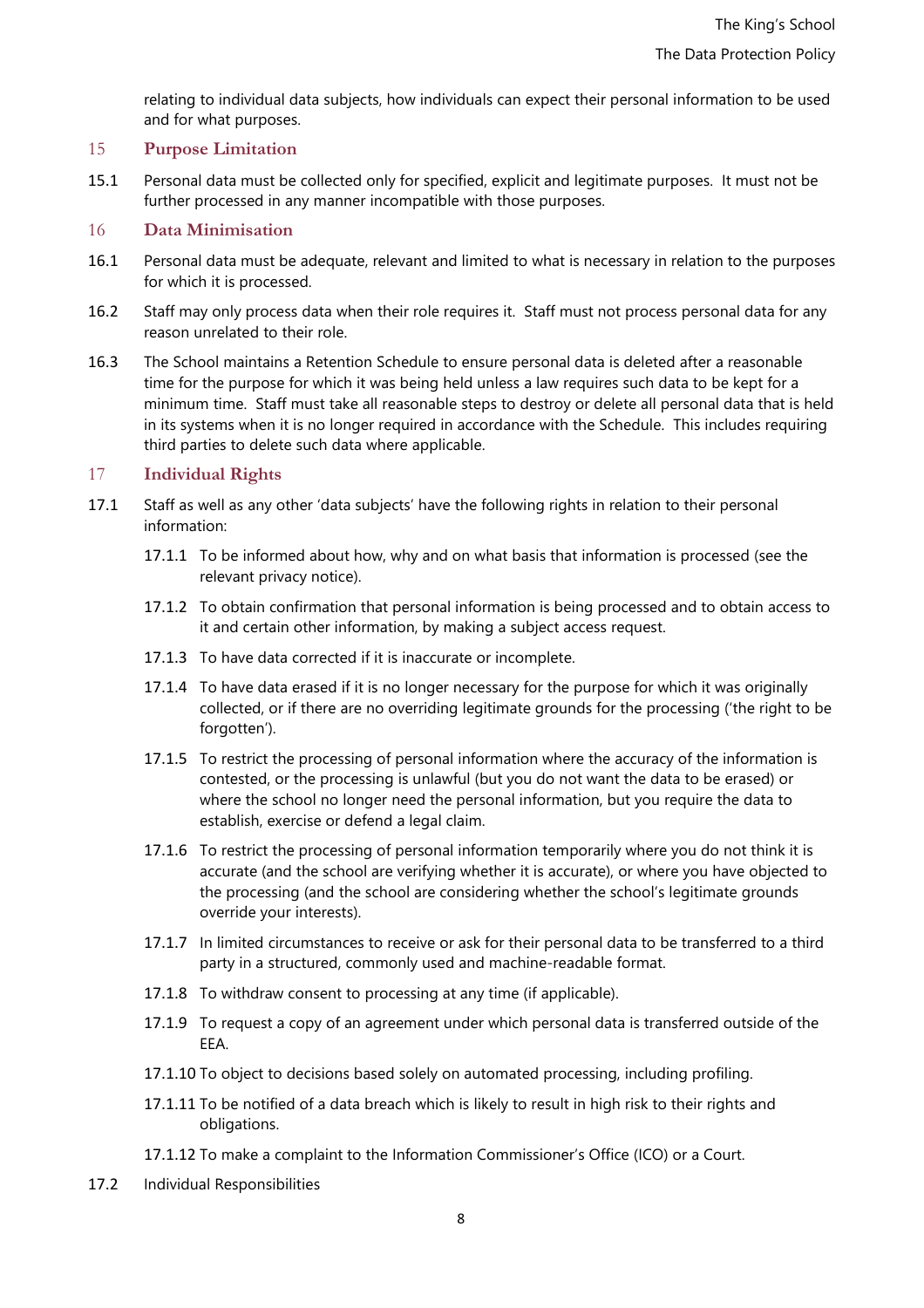- 17.3 During their employment, staff may have access to the personal information of other members of staff, suppliers, clients or the public. The school expects staff to help meet its data protection obligations to those individuals.
- 17.4 If you have access to personal information, you must:
	- 17.4.1 only access the personal information that you have authority to access and only for authorised purposes
	- 17.4.2 only allow other staff to access personal information if they have appropriate authorisation
	- 17.4.3 only allow individuals who are not school staff to access personal information if you have specific authority to do so
	- 17.4.4 keep personal information secure (e.g. by complying with rules on access to premises, computer access, password protection and secure file storage and destruction in accordance with the school's policies)
	- 17.4.5 not remove personal information, or devices containing personal information (or which can be used to access it) from the school's premises unless appropriate security measures are in place (such as pseudonymisation, encryption or password protection) to secure the information and the device
	- 17.4.6 not store personal information on local drives or on personal devices that are used for work purposes

#### <span id="page-8-0"></span>18 **Information Security**

- 18.1 The school will use appropriate technical and organisational measures to keep personal information secure, to protect against unauthorised or unlawful processing and against accidental loss, destruction or damage.
- 18.2 All staff are responsible for keeping information secure in accordance with the legislation and must follow the school's acceptable usage policy.
- 18.3 The school will develop, implement and maintain safeguards appropriate to its size, scope and business, its available resources, the amount of personal data that it owns or maintains on behalf of others and identified risks (including use of encryption and pseudonymisation where applicable). It will regularly evaluate and test the effectiveness of those safeguards to ensure security of processing.
- 18.4 Staff must guard against unlawful or unauthorised processing of personal data and against the accidental loss of, or damage to, personal data. Staff must exercise particular care in protecting sensitive personal data from loss and unauthorised access, use or disclosure.
- 18.5 Staff must follow all procedures and technologies put in place to maintain the security of all personal data from the point of collection to the point of destruction.
- 18.6 Staff must maintain data security by protecting the confidentiality, integrity and availability of the personal data, defined as follows:
	- 18.6.1 Confidentiality means that only people who have a need to know and are authorised to use the personal data can access it.
	- 18.6.2 Integrity means that personal data is accurate and suitable for the purpose for which it is processed.
	- 18.6.3 Availability means that authorised users can access the personal data when they need it for authorised purposes.
- 18.7 Staff must comply with and not attempt to circumvent the administrative, physical and technical safeguards the school has implemented and maintains in accordance with the GDPR and DPA.
- 18.8 Where the school uses external organisations to process personal information on its behalf, additional security arrangements need to be implemented in contracts with those organisations to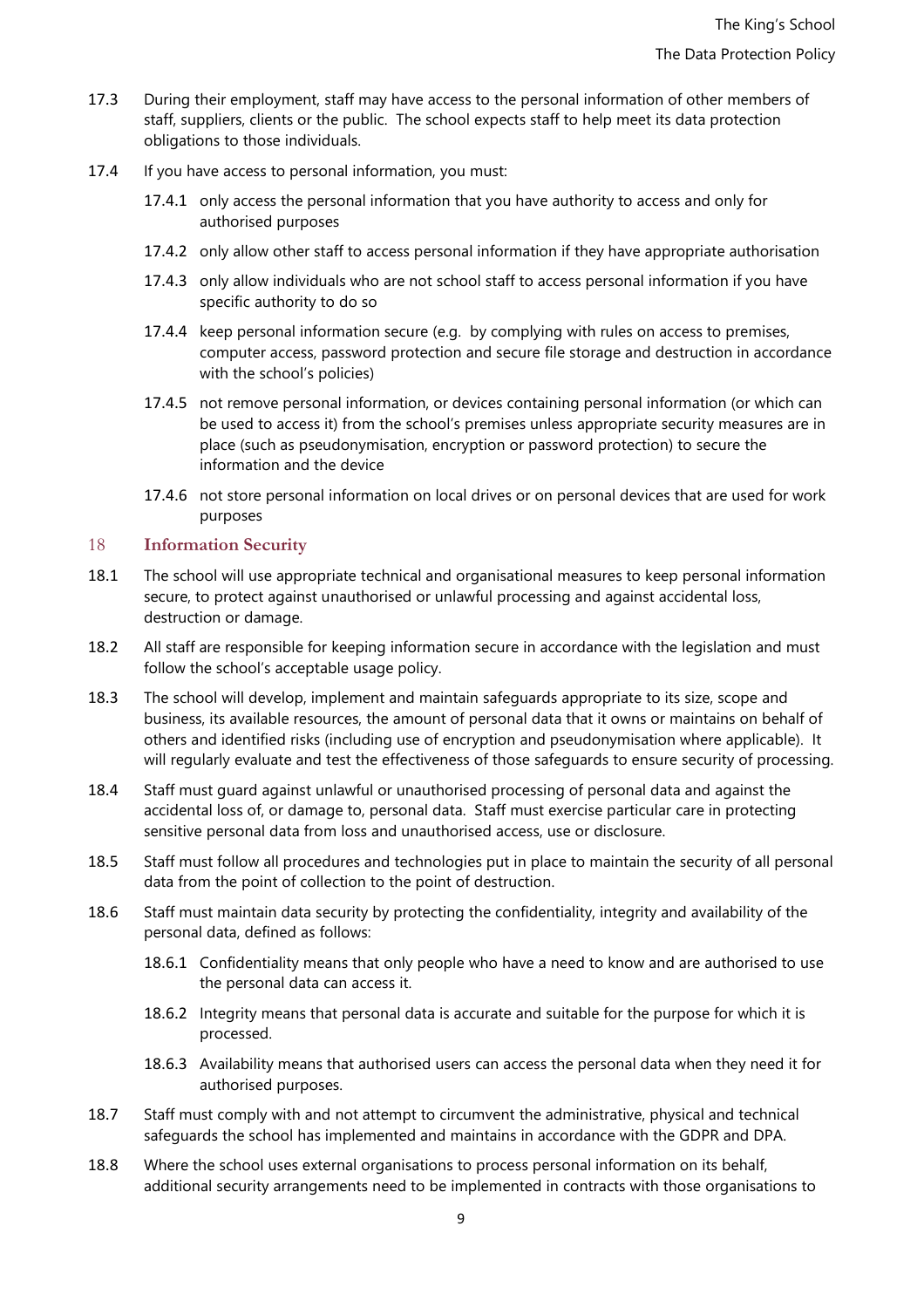safeguard the security of personal information. Contracts with external organisations must provide that:

- 18.8.1 the organisation may only act on the written instructions of the school
- 18.8.2 those processing data are subject to the duty of confidence
- 18.8.3 appropriate measures are taken to ensure the security of processing
- 18.8.4 sub-contractors are only engaged with the prior consent of the school and under a written contract
- 18.8.5 the organisation will assist the school in providing subject access and allowing individuals to exercise their rights in relation to data protection
- 18.8.6 the organisation will delete or return all personal information to the school as requested at the end of the contract
- 18.8.7 the organisation will submit to audits and inspections, provide the school with whatever information it needs to ensure that they are both meeting their data protection obligations, and tell the school immediately if it does something infringing data protection law.
- 18.9 Before any new agreement involving the processing of personal information by an external organisation is entered into, or an existing agreement is altered, the relevant staff must seek approval from the DPO.

#### <span id="page-9-0"></span>19 **Storage and retention of personal information**

- 19.1 Personal data will be kept securely in accordance with the school's data protection obligations.
- 19.2 Personal information that is no longer required will be deleted in accordance with the Schools Record Retention Schedule.

#### <span id="page-9-1"></span>20 **Data breaches**

- 20.1 A data breach may take many different forms:
	- 20.1.1 Loss or theft of data or equipment on which personal information is stored
	- 20.1.2 Unauthorised access to or use of personal information either by a member of staff or third party
	- 20.1.3 Loss of data resulting from an equipment or systems (including hardware or software) failure
	- 20.1.4 Human error, such as accidental deletion or alteration of data
	- 20.1.5 Unforeseen circumstances, such as a fire or flood
	- 20.1.6 Deliberate attacks on IT systems, such as hacking, viruses or phishing scams
	- 20.1.7 Blagging offences where information is obtained by deceiving the organisation which holds it
- 20.2 The school must report a data breach to the Information Commissioner's Office (ICO) without undue delay and where possible within 72 hours if the breach is likely to result in a risk to the rights and freedoms of individuals. The school must also notify the affected individuals if the breach is likely to result in a high risk to their rights and freedoms.
- 20.3 Staff should ensure they inform their line manager, the DPO or the Head Master immediately that a data breach is discovered and make all reasonable efforts to recover the information.
- <span id="page-9-2"></span>21 **Consequences of a failure to comply**
- 21.1 The school takes compliance with this policy very seriously. Failure to comply puts data subjects whose personal information is being processed at risk and carries the risk of significant civil and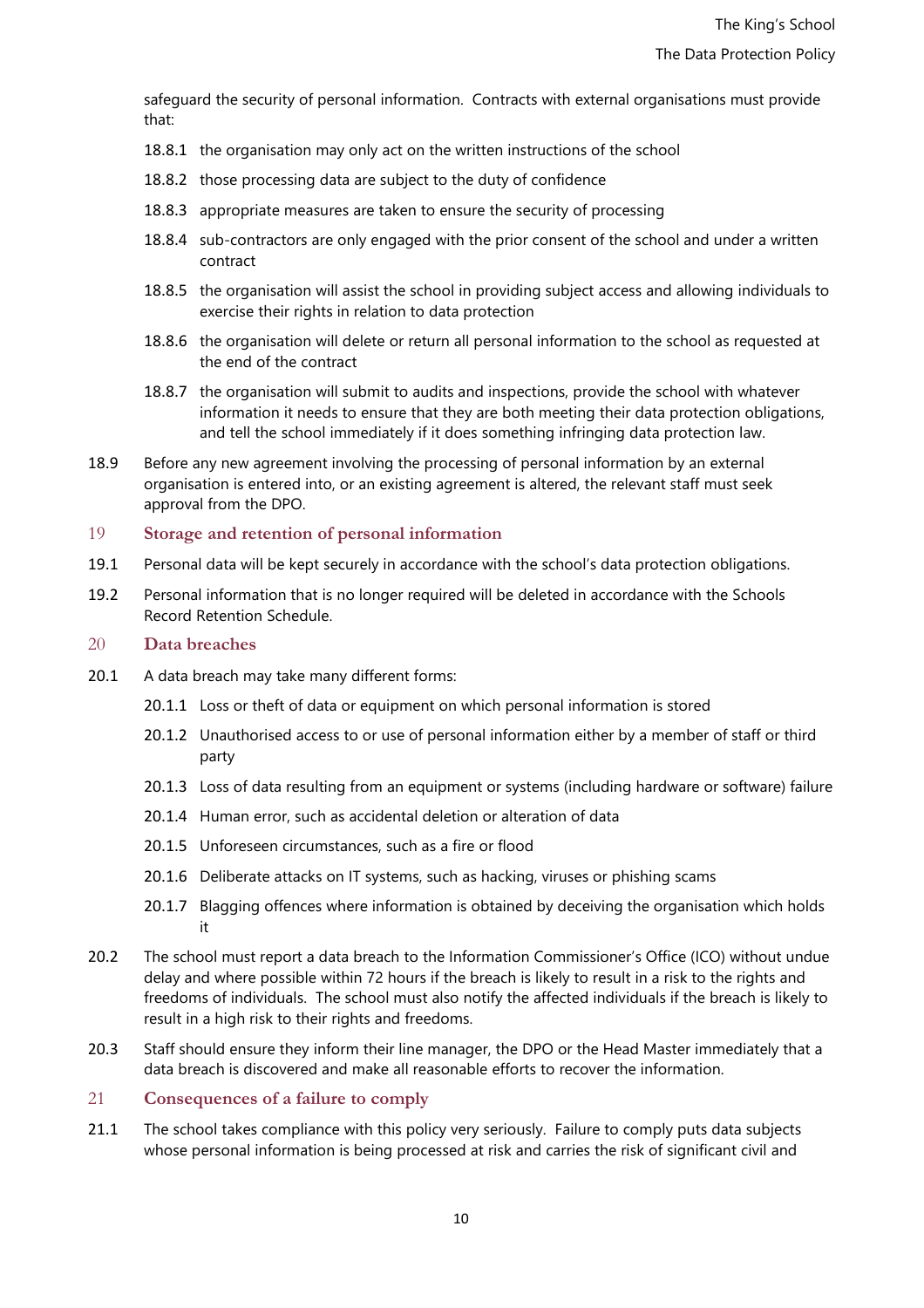criminal sanctions for the individual and the school and may in some circumstances amount to a criminal offence by the individual.

- 21.2 Any failure to comply with any part of this policy may lead to disciplinary action under the school's procedures and this action may result in dismissal for gross misconduct. If a non-employee breaches this policy, they may have their contract terminated with immediate effect.
- 21.3 If you have any questions or concerns about this policy, you should contact the DPO.

#### <span id="page-10-0"></span>22 **The Supervisory Authority in the UK**

22.1 Please follow this link to the ICO's website (https://ico.org.uk/) which provides detailed guidance on a range of topics including individuals' rights, data breaches, dealing with subject access requests, how to handle requests from third parties for personal data etc.

#### <span id="page-10-1"></span>23 **Version control**

| Date of adoption of this policy     | May 2012  |
|-------------------------------------|-----------|
| Date of last review of this policy  | June 2022 |
| Date for next review of this policy | June 2023 |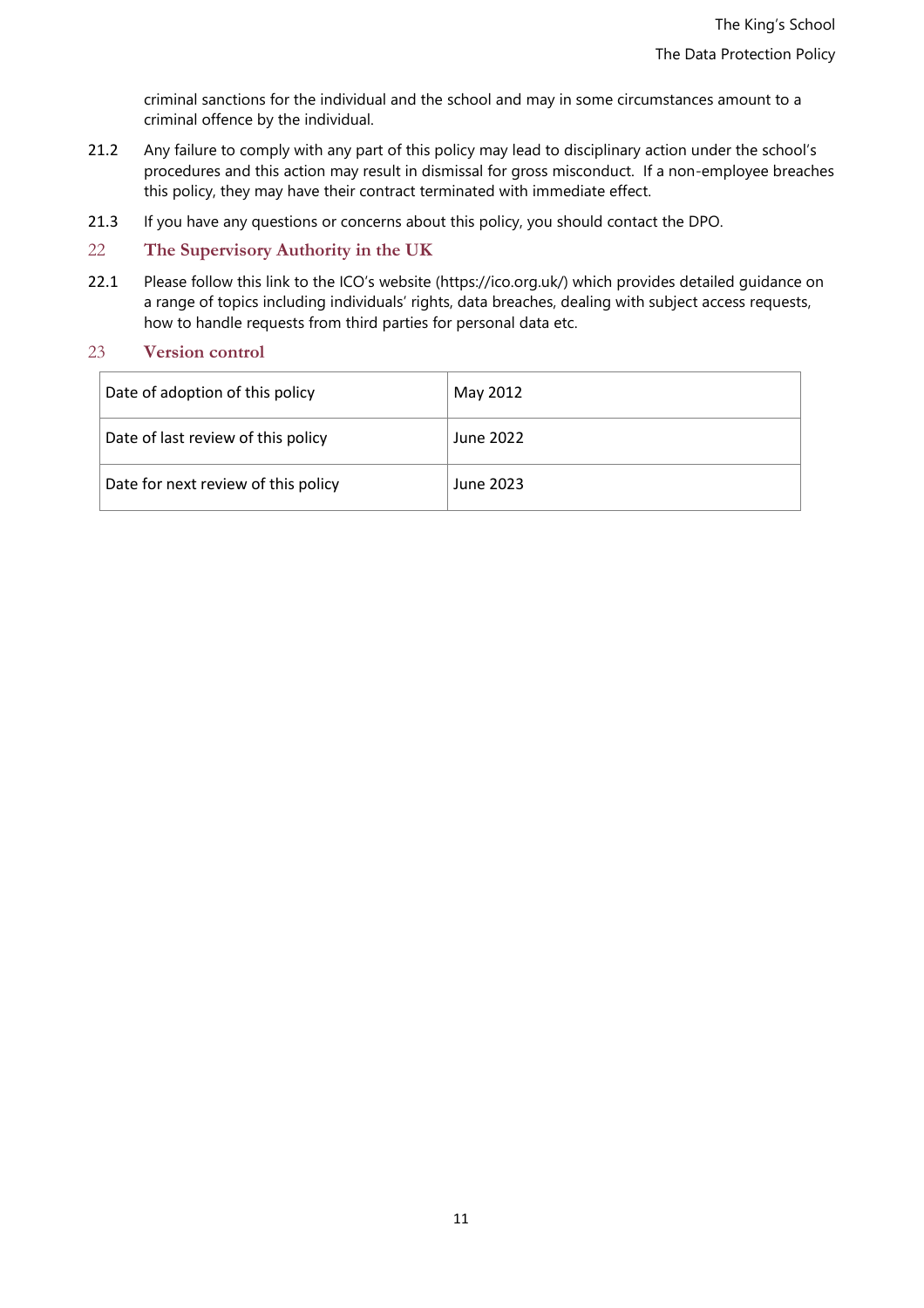# <span id="page-11-0"></span>24 **Glossary**

# Automated Decision-Making (ADM)

When a decision is made which is based solely on automated processing (including profiling) which produces legal effects or significantly affects an individual. The GDPR prohibits automated decision-making (unless certain conditions are met) but not automated processing.

# Automated Processing

Any form of automated processing of personal data consisting of the use of personal data to evaluate certain personal aspects relating to an individual, in particular to analyse or predict aspects concerning that individual's performance at work, economic situation, health, personal preferences, interests, reliability, behaviour, location or movements. profiling is an example of automated processing.

#### Consent

Agreement which must be freely given, specific, informed and be an unambiguous indication of the data subject's wishes by which they, by a statement or by a clear positive action, which signifies agreement to the processing of personal data relating to them.

# Data Controller

The natural or legal person, public authority, agency or other body which, alone or jointly with others, determines the purposes and means of the processing of personal data. It is responsible for establishing practices and policies in line with the GDPR. The school is the Data Controller of all personal data relating to its pupils, parents and staff.

# Data Subject

A living identified or identifiable individual about whom we hold personal data. Data Subjects may be nationals or residents of any country and may have legal rights regarding their personal data.

#### Data Privacy Impact Assessment (DPIA)

Tools and assessments used to identify and reduce risks of a data processing activity. DPIA can be carried out as part of Privacy by Design and should be conducted for all major systems or business change programs involving the processing of personal data.

#### Data Protection Officer (DPO)

The person required to be appointed in public authorities under the GDPR.

#### EEA

The countries in the EU, and the United Kingdom, Iceland, Liechtenstein and Norway.

#### Explicit Consent

Consent which requires a very clear and specific statement (not just action).

#### General Data Protection Regulation (GDPR)

General Data Protection Regulation ((EU) 2016/679). Personal data is subject to the legal safeguards specified in the GDPR.

#### Personal data

Any information relating to an identified or identifiable natural person (data subject) who can be identified, directly or indirectly by reference to an identifier such as a name, identification number, location data, an online identifier or to one or more factors specific to the physical, physiological, genetic, mental, economic, cultural or social identity of that natural person. Personal data includes sensitive personal data and pseudonymised personal data but excludes anonymous data or data that has had the identity of an individual permanently